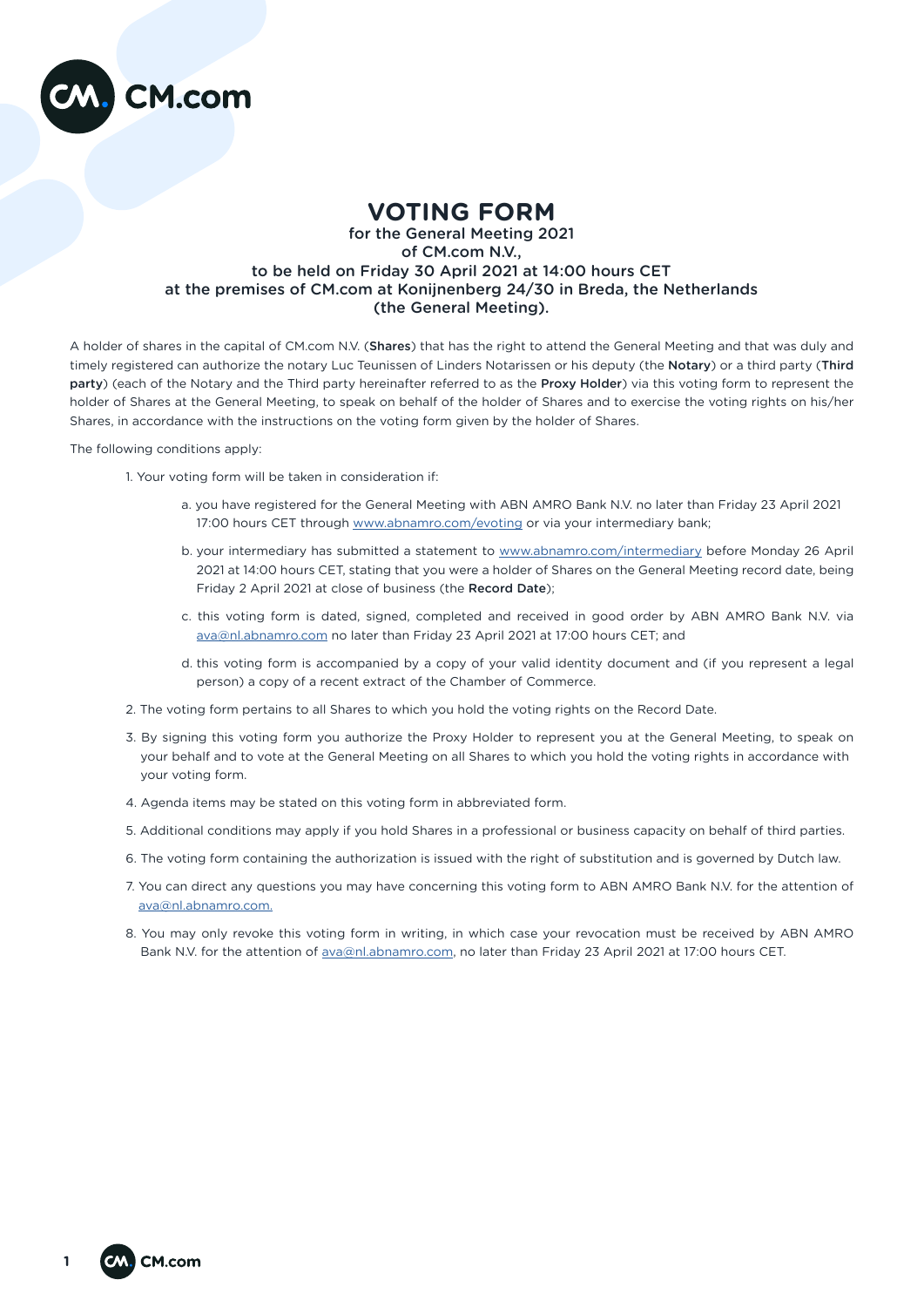## **VOTING FORM**

\_\_\_\_\_\_\_\_\_\_\_\_\_\_\_\_\_\_\_\_\_\_\_\_\_\_\_\_\_\_\_\_\_\_\_\_\_\_\_\_\_\_\_\_\_\_\_\_\_\_\_\_\_\_\_\_\_\_\_\_\_\_\_\_\_\_\_\_\_\_\_\_\_\_\_\_\_\_\_\_\_\_\_\_\_\_\_\_\_\_\_\_\_\_\_\_\_\_

\_\_\_\_\_\_\_\_\_\_\_\_\_\_\_\_\_\_\_\_\_\_\_\_\_\_\_\_\_\_\_\_\_\_\_\_\_\_\_\_\_\_\_\_\_\_\_\_\_\_\_\_\_\_\_\_\_\_\_\_\_\_\_\_\_\_\_\_\_\_\_\_\_\_\_\_\_\_\_\_\_\_\_\_\_\_\_\_\_\_\_\_\_\_\_\_\_\_

INDICATE YOUR CHOICES AS FOLLOWS BELOW IN BLUE OR BLACK INK

I wish to instruct [please fill in: the Notary/name and address Third party]

to vote as follows at the General Meeting of CM.com N.V. to be held on 30 April 2021 at 14:00 hours CET:

| <b>Proposals</b> |                                                                                                                          | In favour | <b>Against</b> | <b>Abstain</b> |
|------------------|--------------------------------------------------------------------------------------------------------------------------|-----------|----------------|----------------|
| 2(b)             | Remuneration report (advisory vote)                                                                                      |           |                |                |
| 2(d)             | Adoption of the 2020 Company and consolidated<br>financial statements                                                    |           |                |                |
| 2(e)             | Determination of the dividend over the financial year 2020                                                               |           |                |                |
| 3(a)             | Discharge of the Company's Managing Directors from<br>liability for their responsibilities in the financial year 2020    |           |                |                |
| 3(b)             | Discharge of the Company's Supervisory Directors from<br>liability for their responsibilities in the financial year 2020 |           |                |                |
| 4                | Amendment of the remuneration policy for the<br><b>Supervisory Board</b>                                                 |           |                |                |
| 5                | Amendment of the remuneration policy for the<br>Management Board                                                         |           |                |                |
| 6                | Reappointment of the external auditor                                                                                    |           |                |                |
| 7(a)             | Authorization of the Management Board to issue shares<br>and grant rights to acquire shares                              |           |                |                |
| 7(b)             | Authorization of the Management Board to restrict or<br>exclude pre-emptive rights                                       |           |                |                |
| 8                | Authorization of the Management Board to repurchase<br>shares up to 10%                                                  |           |                |                |